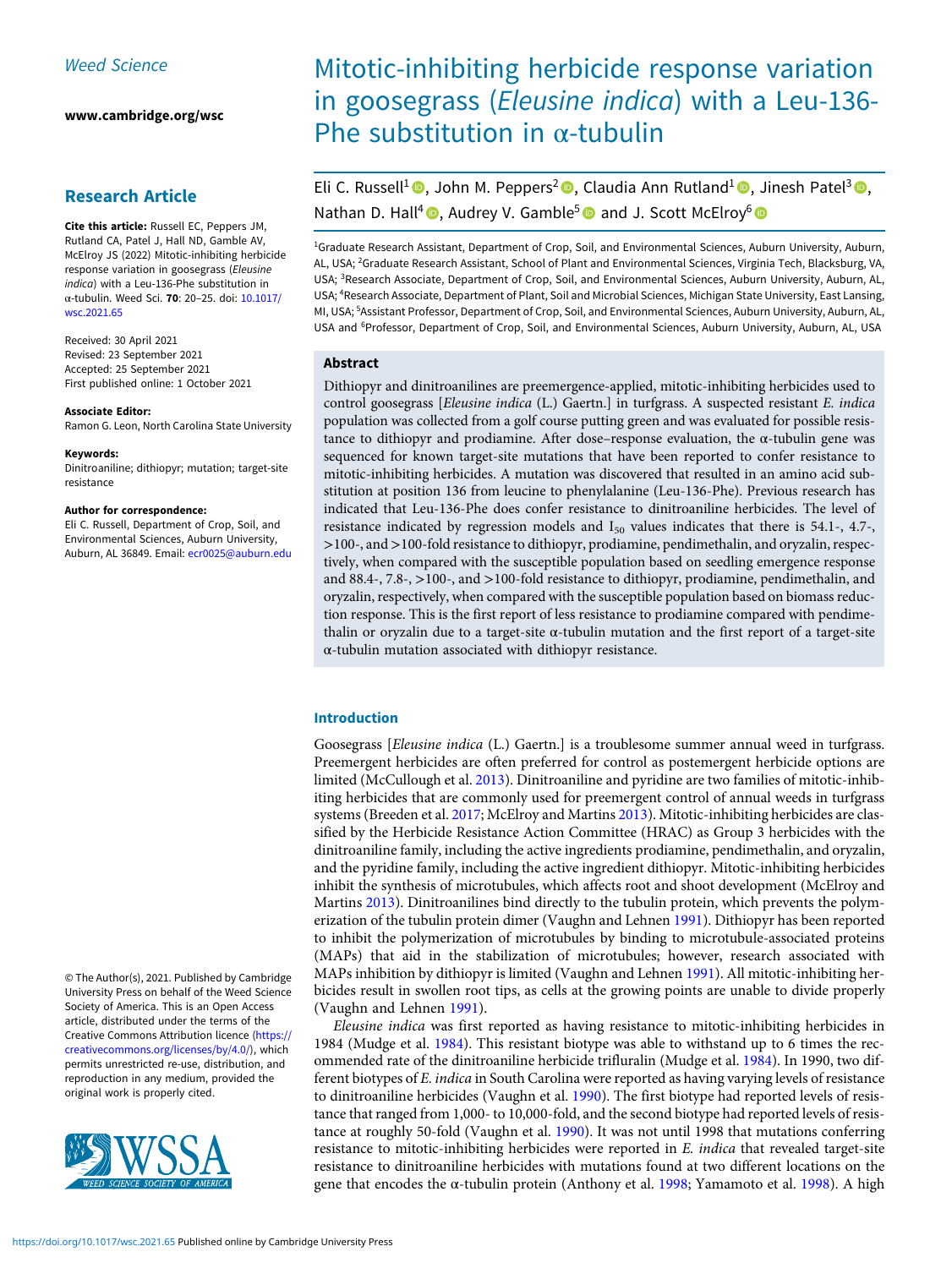level of resistance was reported for a mutation at the 239 position from threonine to isoleucine (Thr-239-Ile) in E. indica (Anthony et al. [1998\)](#page-5-0). The Thr-239-Ile mutation has also been reported to cause resistance to dinitroaniline herbicides in rigid ryegrass (Lolium rigidum Gaudin) (Fleet et al. [2018](#page-5-0)). When compared with a population that had a Thr-239-Ile mutation and a susceptible population, a population with a mutation at position 268 from methionine to threonine (Met-268-Thr) was reported to confer intermediate level of resistance to dinitroaniline herbicides in E. indica (Yamamoto et al. [1998\)](#page-5-0). To the best of our knowledge, resistance to dithiopyr has not been reported in E. indica, nor has cross-resistance been reported from biotypes that are resistant to dinitroaniline herbicides (Heap [2021](#page-5-0)).

There have been other mutations on the  $\alpha$ -tubulin gene that have been confirmed to confer resistance to mitotic-inhibiting herbicides on weed species other than E. indica. A mutation at position 136 from leucine to phenylalanine (Leu-136-Phe) that conferred resistance to dinitroaniline herbicides was discovered in green foxtail [Setaria viridis (L.) P. Beauv.] (Délye et al. [2004\)](#page-5-0). In 2011, two new mutations were reported on the α-tubulin gene of shortawn foxtail (Alopecurus aequalis Sobol.), one at position 125 that resulted in an amino acid substitution from leucine to methionine (Leu-125-Met) and one at position 202 that resulted in an amino acid substitution from valine to phenylalanine (Val-202-Phe), both of which conferred resistance to the dinitroaniline herbicide trifluralin (Hashim et al. [2012\)](#page-5-0). In 2018, two novel mutations were discovered in L. rigidum, Arg-243-Met and Arg-243-Lys, that conferred resistance to dinitroaniline herbicides (Chu et al. [2018\)](#page-5-0). These targetsite mutations have not been reported in E. indica.

A suspected dithiopyr-resistant E. indica population was collected in a bermudagrass [Cynodon dactylon (L.) Pers.] putting green on a golf course in Alabama in 2018. The suspected resistant population was noticed after 10 yr of applying mitotic-inhibiting herbicides. An initial evaluation revealed that recommended field rates of dithiopyr (560 g ai ha<sup>-1</sup>) and prodiamine (735 g ai ha<sup>-1</sup>) failed to control the resistant population. The objectives of this research were: (1) determine the resistance levels to dithiopyr, prodiamine, pendimethalin, and oryzalin in the suspected resistant population; and (2) to determine whether target-site mutations exist. We hypothesized that the suspected resistant E. indica population was resistant to dithiopyr as well as cross-resistant to dinitroaniline herbicides.

## Materials and Methods

Twenty plants from a suspected resistant E. indica population were collected in 2018 from a golf course in Alabama that requested to remain anonymous. The plants were transplanted into a flat filled with potting medium (Scotts Miracle-Gro Products, Marysville, OH), fertilized (28-6-16 Miracle-Gro Water-Soluble All-Purpose Plant Food, Scotts Miracle-Gro Products) biweekly with approximately 25 kg N ha<sup>−</sup><sup>1</sup> , and irrigated three times daily by an elevated misting system to maintain healthy growth. Plants from a known susceptible population were also collected from the Alabama Agricultural Experiment Station, Plant Breeding Unit in Tallassee, Alabama, commonly referred to as 'PBU' in past research (McElroy et al. [2017\)](#page-5-0). Both populations were propagated for seed. Seeds were collected from these plants and combined dried for 48 h and then stored at 4 C for future use.

#### Dose–Response Screen

Experiments were conducted in a glasshouse environment from May to June 2020. No supplemental light was provided, and the greenhouse conditions were  $30 \pm 2$  C throughout the experiment. The trials were conducted at the same time but were separated by space. Dose–response experiments were carried out on the suspected resistant population (R) and the susceptible population (S) using dithiopyr (Dimension 2EW®, Dow AgroSciences, Indianapolis, IN), prodiamine (Barricade® 4FL, Syngenta Crop<br>Protection, Greensboro, NC), pendimethalin (Pre-M® Greensboro, NC), AquaCap™, LESCO, Cleveland, OH), and oryzalin (Surflan® A.S., United Phosphorus, King of Prussia, PA). Doses for each herbicide were: 0 (untreated control), 0.1, 1.0, 10.0, 100.0, 1,000.0, and 10,000.0 g ai ha<sup>−</sup><sup>1</sup> . Pots with a volume of 230 cm<sup>3</sup> were filled with Marvyn loamy sand (fine-loamy, kaolinitic, thermic Typic Kanhapludults) with 0.8% organic matter and pH of 6.3. Twenty seeds were planted in each pot, and soil was added  $(-2$  mm) to the top to just cover the seeds. The pots were irrigated three times daily by an elevated misting system. The pots were fertilized after planting as previously described every 2 wk for the remainder of the experiment. The pots were then sprayed the following day. The herbicides were applied using a handheld  $CO<sub>2</sub>$ pressurized sprayer that was equipped with TeeJet® TP 8002 flat-fan nozzles (TeeJet Technologies, Glendale Heights, IL). The sprayer was calibrated to apply 280 L ha<sup>-1</sup> at 206 kPa. The experiment was arranged as a completely randomized block design with three replications per treatment, and the experiment was repeated in time. At 6 wk after treatment the number of emerged seedlings and the aboveground fresh biomass per pot were recorded.

#### <sup>α</sup>-Tubulin Sequencing

Transcriptome sequencing was conducted to determine whether there were any target-site mutations known to confer resistance to mitotic-inhibiting herbicides. To start the RNA extraction, 100 mg of leaf tissue was collected and ground using a bead mill homogenizer (Omni International, Kennesaw, GA). An RNeasy Plant Mini Kit (Qiagen, Hilden, Germany) was used to extract RNA following the manufacturer's instructions. DNA digestion was performed using a Turbo DNA-free™ Kit (Applied Biosystems, Foster City, CA) to eliminate any genomic DNA content in the samples. RNA concentration and quality were checked on a NanoDrop 2000 (ThermoFisher Scientific, Waltham, MA) and Qubit 2.0 Fluorometer (ThermoFisher Scientific). RNA integrity was determined using electrophoresis in 2% (3 g / 150 mL) agarose gel. RNA was sequenced via an Illumina NovaSeq 6000 instrument (Novogene, Beijing, China) yielding approximately 45 million 150-bp, paired-end reads. Data were assembled using Trinity (<https://github.com/trinityrnaseq>), and the resulting assembly was annotated using Trinotate [\(https://trinotate.github.](https://trinotate.github.io) [io](https://trinotate.github.io)). Putative α-tubulin contigs were extracted based on BLASTN (NCBI, [https://blast.ncbi.nlm.nih.gov/Blast.cgi\)](https://blast.ncbi.nlm.nih.gov/Blast.cgi) annotation utilizing an *E. indica* α-tubulin contig (AJ005599). α-Tubulin contigs were aligned with closely related grass species (XM\_025935602 and XM\_004981865), including other E. indica sequences, using CLUSTAL W+ ([www.clustal.org](http://www.clustal.org)). Illumina sequencing reads for the R population were submitted to NCBI under BioProject number PRJNA725201, and the transcriptome data for the susceptible population can be found on NCBI under BioProject number PRJNA259633.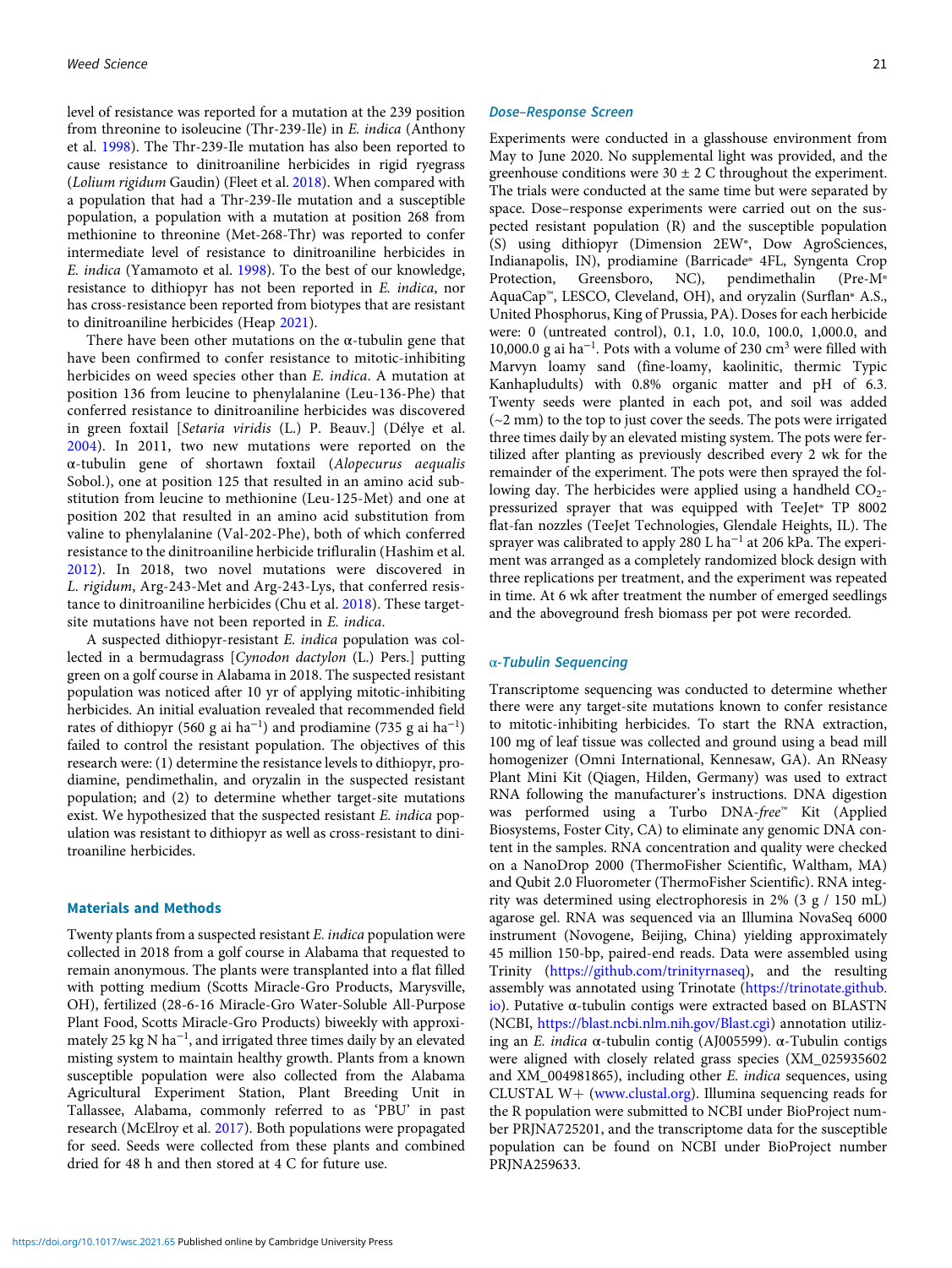## Data Analysis

Herbicide dose–response data were subjected to ANOVA at a significance level of P < 0.05 using the PROC GLM procedure in SAS v. 9.4 (SAS Institute, Cary, NC) to test for significance ( $P < 0.05$ ) of populations, herbicide rate, and runs with seedling emergence and aboveground biomass variables. Means and standard errors were generated using the LSMEANS procedure in SAS v. 9.4 (SAS Institute). Means and standard errors were graphed, and  $I_{50}$  values, or the rate needed to reduce emergence or biomass by 50%, were generated using Prism v. 9.0.0 (GraphPad Software, San Diego, CA). Before modeling, the eight rates for each herbicide (including the non-treated) were transformed to log rates with the nontreated set to −3 to maintain equal spacing between treatments. The log-transformed rates were  $-3$ ,  $-2$ ,  $-1$ , 0, 1, 2, 3, 4, corresponding to 0, 0.01, 0.1, 1.0, 10.0, 100.0, 1,000.0, 10,000.0 g ai ha<sup>-1</sup> for each herbicide. I<sub>50</sub> values, R<sup>2</sup> values, and the other parameters for each equation were calculated for all populations and herbicides based on regression models. If not inherent to the model, I<sub>50</sub> values were calculated for each equation. Seedling emergence and biomass reduction data for dithiopyr, prodiamine, pendimethalin, and oryzalin were converted to percent relative to the non-treated.

Three models were used to analyze the data. Seedling emergence control ratings for both populations in response to dithiopyr, prodiamine, and pendimethalin and biomass reduction control ratings for both populations in response to dithiopyr and pendimethalin and the R population in response to prodiamine were modeled using a log(dose) versus response curve equation,

$$
Y = \text{Bottom} + (\text{Top} - \text{Bottom})/(1 + 10 \land (X - \text{logI}_{50}) \quad [1]
$$

where Y is seedling emergence  $(\%)$  or biomass reduction  $(\%)$ , X is the log rate of the herbicide, Top and Bottom are plateaus, and  $logI_{50}$  is the log rate of the herbicide that is needed to reduce the seedling emergence by 50%. A line equation was used to model seedling emergence control rating for both populations in response to oryzalin and to model the biomass reduction control rating for the S population in response to oryzalin. The line equation is:

$$
Y = \text{Slope} * X + Y_{\text{Intercept}} \tag{2}
$$

where Y is either seedling emergence (%) or biomass reduction (%), Slope is the rate of reduction, and  $Y_{\text{Intercept}}$  is where the line intersects the y axis. An exponential plateau equation was used to model biomass reduction for the S population in response to both prodiamine and oryzalin. The equation used was:

$$
Y = Y_M - (Y_M - Y_0) * \exp(-k * X)
$$
 [3]

where Y is the biomass reduction (%),  $Y_M$  is the maximum,  $Y_0$  is the starting point,  $k$  is the rate constant, and  $X$  is the log rate of the herbicide.

## Results and Discussion

Our initial hypothesis was that the suspected R population would be resistant to dithiopyr and cross-resistant to the tested dinitroaniline herbicides, because initial screenings failed to control it. Experimental results show that the R population responded differently than the S population to all herbicides. The R population showed higher emergence than the S population when treated with dithiopyr, prodiamine, pendimethalin, or oryzalin (Figure [1\)](#page-3-0). The R population also accumulated more aboveground biomass than the S population when treated with dithiopyr, prodiamine, pendi-methalin, or oryzalin (Figure [2\)](#page-3-0). Based on the  $I_{50}$  values for both seedling emergence and biomass reduction, the R population is highly resistant to dithiopyr, pendimethalin, and oryzalin (Table [1](#page-4-0)). However, the resistance level to prodiamine was low (Table [1](#page-4-0)).

The  $I_{50}$  values indicated that higher concentrations of dithiopyr, pendimethalin, and oryzalin were needed to control the R population, while a lower concentration was needed for prodiamine. For seedling emergence,  $I_{50}$  values for dithiopyr, pendimethalin, and oryzalin were 919.2, 7,640, and >10,000  $g$  ha<sup>-1</sup>, respectively, while the prodiamine  $I_{50}$  value was at least 10-fold less at 73.60 g ha<sup>-1</sup>. The level of resistance was also lower for prodiamine than the other herbicides when compared with the S population's  $I_{50}$ value. The R population's resistance to prodiamine was 4.7-fold greater than the S population's resistance, while the R population's resistance to dithiopyr, pendimethalin, and oryzalin was 54.1-, >100-, and >100-fold greater, respectively. A similar trend was observed with biomass reduction with the R population's  $I_{50}$  values for dithiopyr, pendimethalin, and oryzalin at 285.9, 8,885, and 5,907 g ha<sup>-1</sup>, respectively, but the R population's  $I_{50}$  value for prodiamine was less at 25.25 g ha<sup>-1</sup>. The R population's  $I_{50}$  value for prodiamine was 7.8-fold greater than the S population's  $I_{50}$  value, while the R population's  $I_{50}$  values for dithiopyr, pendimethalin, and oryzalin were 88.4-, >100-, and >100-fold greater than the S population's  $I_{50}$  values, respectively.

A mutation was discovered at position 136 on the α-tubulin gene that resulted in an amino acid substitution from leucine to phenylalanine (Figure [3\)](#page-4-0). This mutation at position 136 was first reported in S. viridis in 2004 and was confirmed to confer resistance to the dinitroaniline herbicides pendimethalin and trifluralin (Délye et al. [2004\)](#page-5-0). It was reported again in 2011 in a population of A. aequalis discovered in a wheat (Triticum aestivum L.) field and was confirmed to confer resistance to trifluralin, a dinitroaniline herbicide (Hashim et al. [2012](#page-5-0)). Until now, this mutation had yet to be reported in E. indica. While it has been previously reported to confer resistance to dinitroaniline herbicides, this mutation, or any other known mutation on the  $\alpha$ -tubulin gene, has not been associated with dithiopyr resistance. We are not stating that an  $\alpha$ -tubulin mutation is the causal mechanism of dithiopyr resistance at this time, simply that the mutation is present in a dithiopyrresistant population.

Eleusine indica was the first species confirmed as resistant to mitotic-inhibiting herbicides, with the first case of resistance to trifluralin reported in 1973 (Heap [2021](#page-5-0)). Mudge et al. [\(1984\)](#page-5-0) first published on E. indica resistance, reporting that a resistant population was not controlled by 2 times the recommended rate of pendimethalin and oryzalin and 6 times the recommended rate of trifluralin. Anthony et al. [\(1998](#page-5-0)) first identified target-site resistance (TSR) as the causal mechanism of resistance, reporting a 42-fold level of resistance to trifluralin and a 60-fold level of resistance to oryzalin in E. indica. Subsequent TSR, Thr-239-Ile and Met-268-Thr, in E. indica was reported by Yamamoto et al. [\(1998\)](#page-5-0). Since that time, other target-site mutations have been reported in different grass species. In A. aequalis, a resistant population with mutations at Leu-125-Met and Val-202- Phe resulted in a 5.7-fold level of resistance to trifluralin, while a second resistant population with mutations at Leu-136-Phe and Val-202-Phe resulted in a 30.7-fold level of resistance (Hashim et al. [2012\)](#page-5-0). In L. rigidum, three different target-site mutations at Arg-243-Met, Arg-243-Lys, and Thr-239-Ile resulted in 4-, 8-, and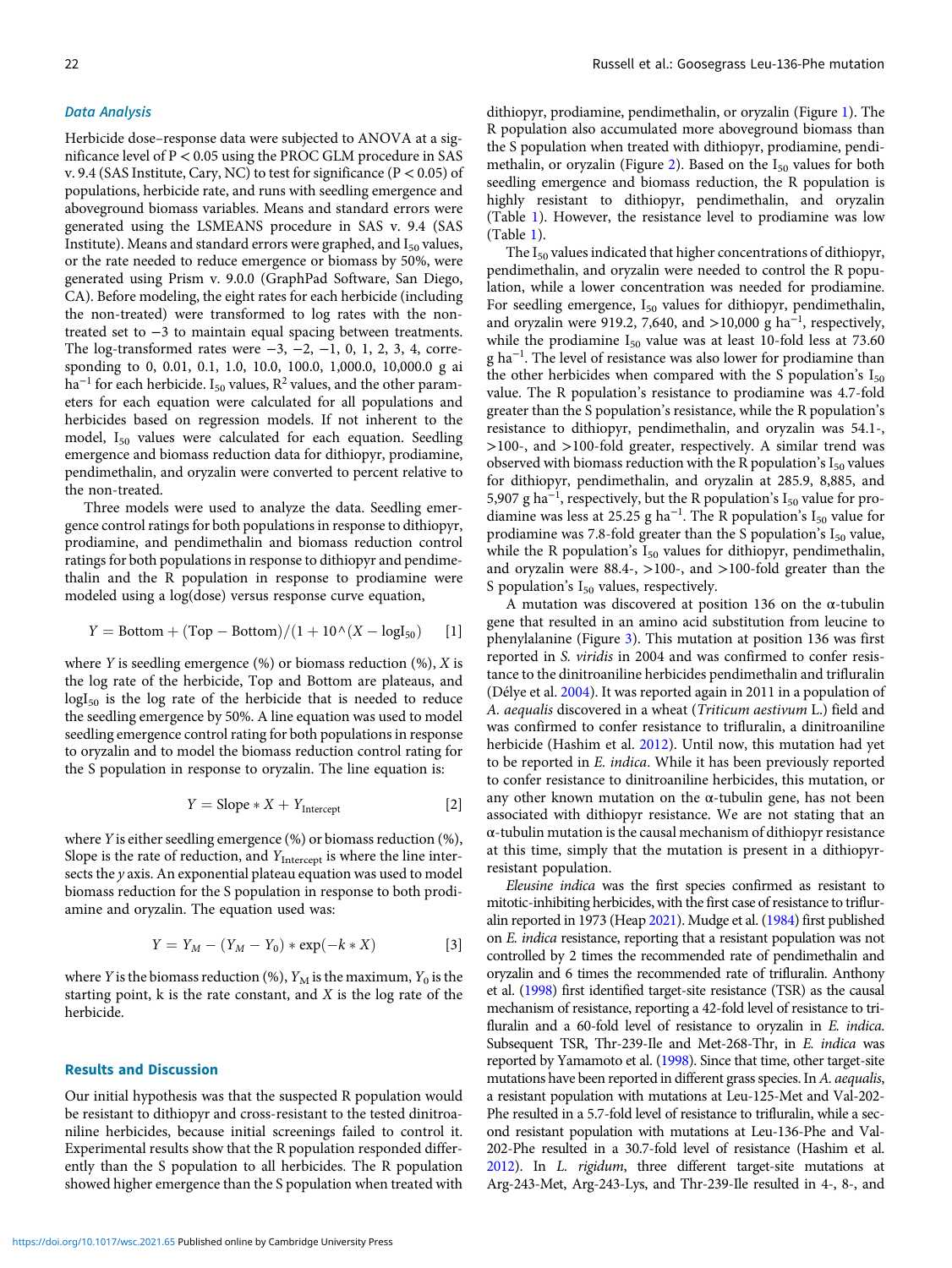<span id="page-3-0"></span>

Figure 1. Seedling emergence response of resistant (R) and susceptible (S) Eleusine indica populations to increasing rates of dithiopyr (A), prodiamine (B), pendimethalin (C), and oryzalin (D). Seedling emergence is relative to the nontreated. Vertical bars are standard errors of individual means. Model components and I<sub>50</sub> values are presented in Table [1](#page-4-0).



Figure 2. Biomass reduction response of resistant (R) and susceptible (S) Eleusine indica populations to increasing rates of dithiopyr (A), prodiamine (B), pendimethalin (C), and oryzalin (D). Biomass reduction is relative to the non-treated. Vertical bars are standard errors of individual means. Model components and I<sub>50</sub> values are presented in Table [1](#page-4-0).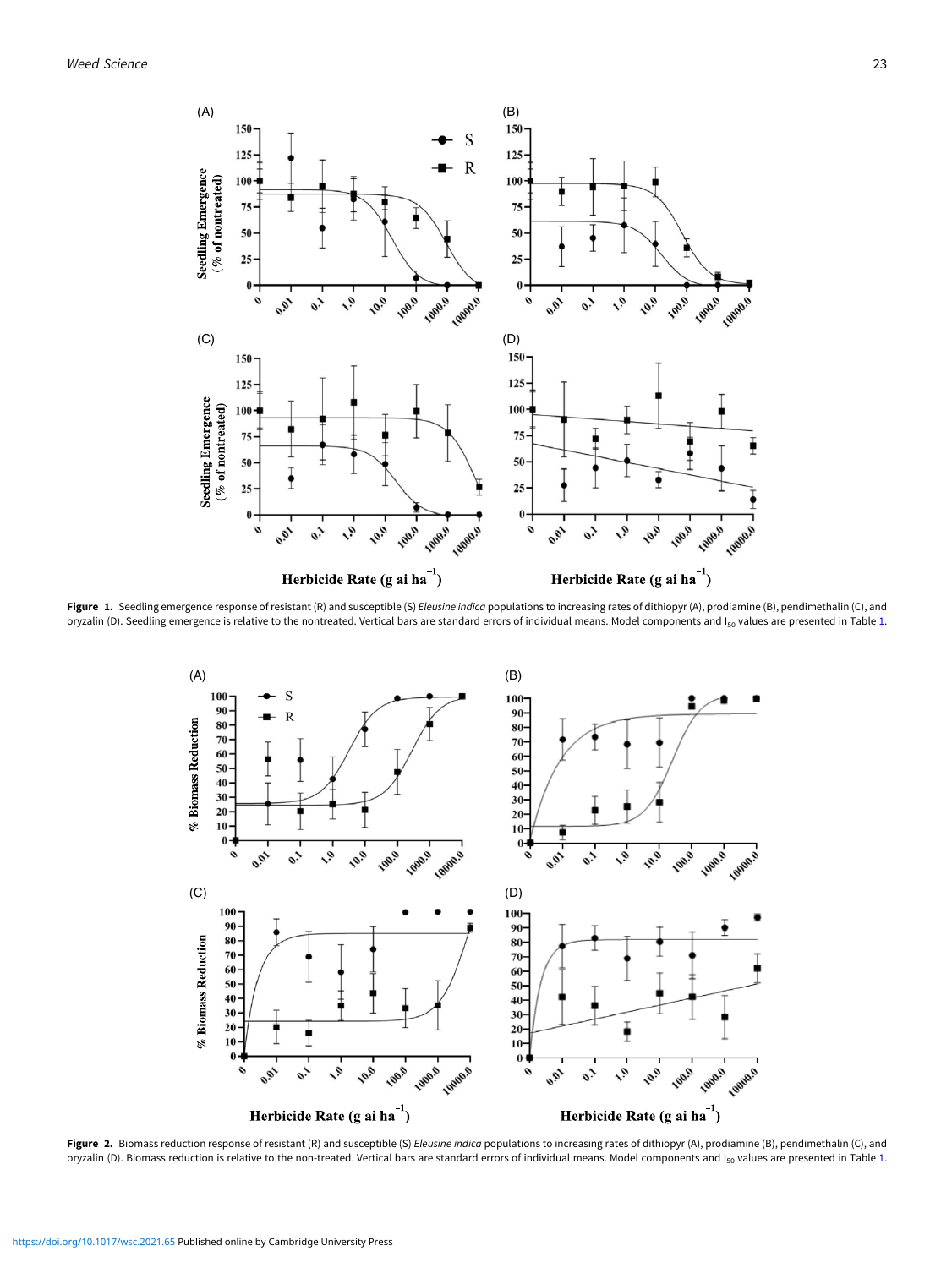| Herbicide     | % Seedling emergence |                     |                |         |                        |            |          |                |             |                        |       |  |  |
|---------------|----------------------|---------------------|----------------|---------|------------------------|------------|----------|----------------|-------------|------------------------|-------|--|--|
| Dithiopyr     | Population           | $I_{50}$            | $R^2$          | Top     | Bottom                 | Population | $I_{50}$ | $R^2$          | Top         | Bottom                 |       |  |  |
|               | R                    | 919.2               | 0.9351         | 87.46   | $-6.187$               | S          | 16.99    | 0.8493         | 91.88       | $-2.255$               |       |  |  |
| Prodiamine    |                      | $I_{50}$            | $R^2$          | Top     | <b>Bottom</b>          |            | $I_{50}$ | $R^2$          | Top         | Bottom                 |       |  |  |
|               | $\mathsf{R}$         | 73.60               | 0.9779         | 97.49   | 0.6891                 | S          | 15.57    | 0.7211         | 61.39       | $-2.577$               |       |  |  |
| Pendimethalin |                      | $I_{50}$            | $R^2$          | Top     | <b>Bottom</b>          |            | $I_{50}$ | $R^2$          | Top         | Bottom                 |       |  |  |
|               | R                    | 7640                | 0.8397         | 93.17   | $-24.32$               | S          | 1.347    | 0.7595         | 66.37       | $-1.855$               |       |  |  |
| Oryzalin      |                      | $I_{50}$            | $R^2$          | Slope   | Y <sub>Intercept</sub> |            | $I_{50}$ | $R^2$          | Slope       | Y <sub>Intercept</sub> |       |  |  |
|               | $\mathsf{R}$         | >10,000             | 0.1061         | $-2.24$ | 88.40                  | S          | 0.79     | 0.3198         | $-5.942$    | 49.38                  |       |  |  |
|               |                      | % Biomass reduction |                |         |                        |            |          |                |             |                        |       |  |  |
| Dithiopyr     |                      | $I_{50}$            | R <sup>2</sup> | Top     | Bottom                 |            | $I_{50}$ | R <sup>2</sup> | Top         | Bottom                 |       |  |  |
|               | $\mathsf{R}$         | 285.9               | 0.7887         | 100.5   | 24.5                   | S          | 3.234    | 0.8541         | 99.55       | 25.58                  |       |  |  |
| Prodiamine    |                      | $I_{50}$            | $R^2$          | Top     | Bottom                 |            | $I_{50}$ | $R^2$          | $Y_M$       | $Y_0$                  | k     |  |  |
|               | $\mathsf{R}$         | 25.25               | 0.9560         | 103.0   | 11.43                  | S          | 3.22     | 0.8413         | 89.37       | 85.79                  | 1.063 |  |  |
| Pendimethalin |                      | $I_{50}$            | R <sup>2</sup> | Top     | <b>Bottom</b>          |            | $I_{50}$ | $R^2$          | Top         | Bottom                 |       |  |  |
|               | R                    | 8,885               | 0.7458         | 146.5   | 24.24                  | S          | 0.000002 | 0.7706         | 85.06       | $-42778$               |       |  |  |
| Oryzalin      |                      | $I_{50}$            | $R^2$          | Slope   | Y <sub>Intercept</sub> |            | $I_{50}$ | $R^2$          | $Y_{\rm M}$ | $Y_0$                  | k     |  |  |
|               | $\mathsf{R}$         | 5,907               | 0.4028         | 4.863   | 31.66                  | S          | 1.47     | 0.9067         | 81.69       | 81.67                  | 2.932 |  |  |

<span id="page-4-0"></span>Table 1. Rate at which 50% of seedling emergence and biomass is reduced and the parameter values for resistant (R) and susceptible (S) Eleusine indica populations for dithiopyr, prodiamine, pendimethalin, and oryzalin. I $_{\rm 50}$  is in g ha $^{-1}$ .

| E.indica Alpha-Tubulin R-Pop-1 GACAACTGTA CTGGTCTCCA GGGCTTCTTT GTCTTCAACG CTGTCGGTGG AGGAACGGGC TCTGGTCTTG GTTCCCTCCT CCTTGAGCGC |                            |                 |             |             |                                                                     |             |             |                             |             |
|-----------------------------------------------------------------------------------------------------------------------------------|----------------------------|-----------------|-------------|-------------|---------------------------------------------------------------------|-------------|-------------|-----------------------------|-------------|
|                                                                                                                                   | Translation +1 Asp Asn Cys |                 |             |             | Thr Gly Leu Gin Gly Phe Phe Val Phe Asn Ala Val Gly Gly             | Gly Thr Gly | Ser Gly Leu | Gly Ser Leu Leu             | Leu Glu Ara |
| P.halliiXM 025935602.1 GACAACTGTA CTGGTCTCCA GGGCTTCCTT GTCTTCAACG CTGTTGGTGG AGGAACGGGC TCTGGCCTTG GTTCCCTCCT CCTTGAGCGC         |                            |                 |             |             |                                                                     |             |             |                             |             |
|                                                                                                                                   | Translation +1 Asp Asn Cys | Thr Gly Leu Gin | Gly Phe Leu | Val Phe Asn | Ala Val Gly Gly                                                     | Gly Thr Gly | Ser Gly Leu | Gly Ser Leu Leu             | Leu Glu Ara |
| Sitalica XM 0049818654 GACAACTGCA CTGGTCTCCA GGGCTTCCTT GTCTTCAATG CTGTTGGTGG AGGAACAGGC TCTGGTCTTG GTTCTCTCCT CCTTGAGCGT         |                            |                 |             |             |                                                                     |             |             |                             |             |
|                                                                                                                                   | Translation +1 Asp Asn Cys |                 |             |             | Thr Gly Leu Gin Gly Phe Leu Val Phe Asn Ala Val Gly Gly Gly Thr Gly |             | Ser Gly Leu | Gly Ser Leu Leu Leu Glu Ara |             |
| E.Indica AJ005599.1 GACAACTGTA CTGGTCTCCA GGGCTTCCTT GTCTTCAACG CTGTCGGTGG AGGAACGGGC TCTGGTCTTG GTTCCCTCCT CCTTGAGCGC            |                            |                 |             |             |                                                                     |             |             |                             |             |
|                                                                                                                                   | Translation +1 Asp Asn Cys | Thr Gly Leu Gin | Gly Phe Leu |             | Val Phe Asn Ala Val Gly Gly                                         | Gly Thr Gly | Ser Gly Leu | Gly Ser Leu Leu             | Leu Glu Arg |
| Conservation                                                                                                                      |                            |                 |             |             |                                                                     |             |             |                             |             |
|                                                                                                                                   |                            |                 |             |             |                                                                     |             |             |                             |             |
| Sequence logo                                                                                                                     |                            |                 |             |             |                                                                     | 166440      |             |                             |             |

Figure 3. Resistant (R) α-tubulin contig aligned with *Eleusine indica*, Hall's panic grass (*Panicum hallii* Vasey), and foxtail millet [Setaria italica (L.) P. Beauv.] sequences from NCBI. The R population had an amino acid substitution Leu-136-Phe.

17-fold levels of resistance to trifluralin, respectively (Chu et al. [2018](#page-5-0); Fleet et al. [2018](#page-5-0)).

With the aid of over 40 yr of known resistance, our research demonstrates two points. First, TSR mutations in α-tubulin do not confer equal levels of cross-resistance to all DNA herbicides. Varying levels of cross-resistance have been reported in the past, despite the resistant plants having the same target-site mutation. For example, a Thr-239-Ile mutation has resulted in 42- and 60-fold levels of resistance to trifluralin and oryzalin in E. indica, respectively, and a 17-fold level of resistance in L. rigidum (Anthony et al. [1998;](#page-5-0) Fleet et al. [2018](#page-5-0)). Our research demonstrates a similar patten, in that the Leu-136-Phe mutation does not induce equivalent cross-resistance to prodiamine, pendimethalin, or oryzalin. Second, no mutations on the  $\alpha$ -tubulin gene have ever been associated with dithiopyr resistance. Dithiopyr is suspected to bind to MAPs, instead of the tubulin protein, that aid in microtubule stability (Vaughn and Lehnen [1991](#page-5-0)). In the presence of dithiopyr, MAPs are unable to function properly, resulting in shortened microtubules. However, no functional assay has definitively proven that dithiopyr binds to MAPs. Dithiopyr is suspected to bind to a protein that is 65 kDa, but researchers have not directly identified the protein (Lehnen and Vaughn [1991\)](#page-5-0). Although dithiopyr does share characteristics with mitotic-inhibiting herbicides, it has a distinctive effect on microtubule organization and stability (Lehnen and Vaughn [1991](#page-5-0)). Past research on MAP– dithiopyr interaction are more than 30 yr old, and no modern

studies confirming earlier findings are available. In our opinion, the reported MAP–dithiopyr interaction does not preclude possible  $\alpha$ -tubulin interaction with dithiopyr. Without more information concerning how dithiopyr interacts with the target protein and with the microtubules, it cannot be determined whether target-site mutations on the  $\alpha$ -tubulin gene result in resistance to dithiopyr. So, while we cannot definitively say that the mutation Leu-136-Phe is the causal mechanism of dithiopyr resistance, these findings do warrant further investigation.

The R population is definitely resistant to dithiopyr, pendimethalin, and oryzalin, but is less resistant to prodiamine relative to the other herbicides tested. When the  $I_{50}$  values are compared, the amount of prodiamine needed to control the R population is less compared with the other three herbicides tested. When the  $I_{50}$ value for the R population is compared with the  $I_{50}$  value for the S population, the level of resistance to prodiamine is also much lower than the level of resistance to the other three herbicides tested.

The Leu-136-Phe mutation on  $\alpha$ -tubulin was identified and determined to be the cause of resistance to dinitroaniline herbicides. Leu-136-Phe had been previously reported to confer resistance to trifluralin, a dinitroaniline herbicide (Délye et al. [2004](#page-5-0)). Cross-resistance to pendimethalin and oryzalin is caused by Leu-136-Phe, but is reduced for prodiamine. While resistance to trifluralin was observed in the two previous experiments involving the target-site mutation Leu-136-Phe, the level of resistance that